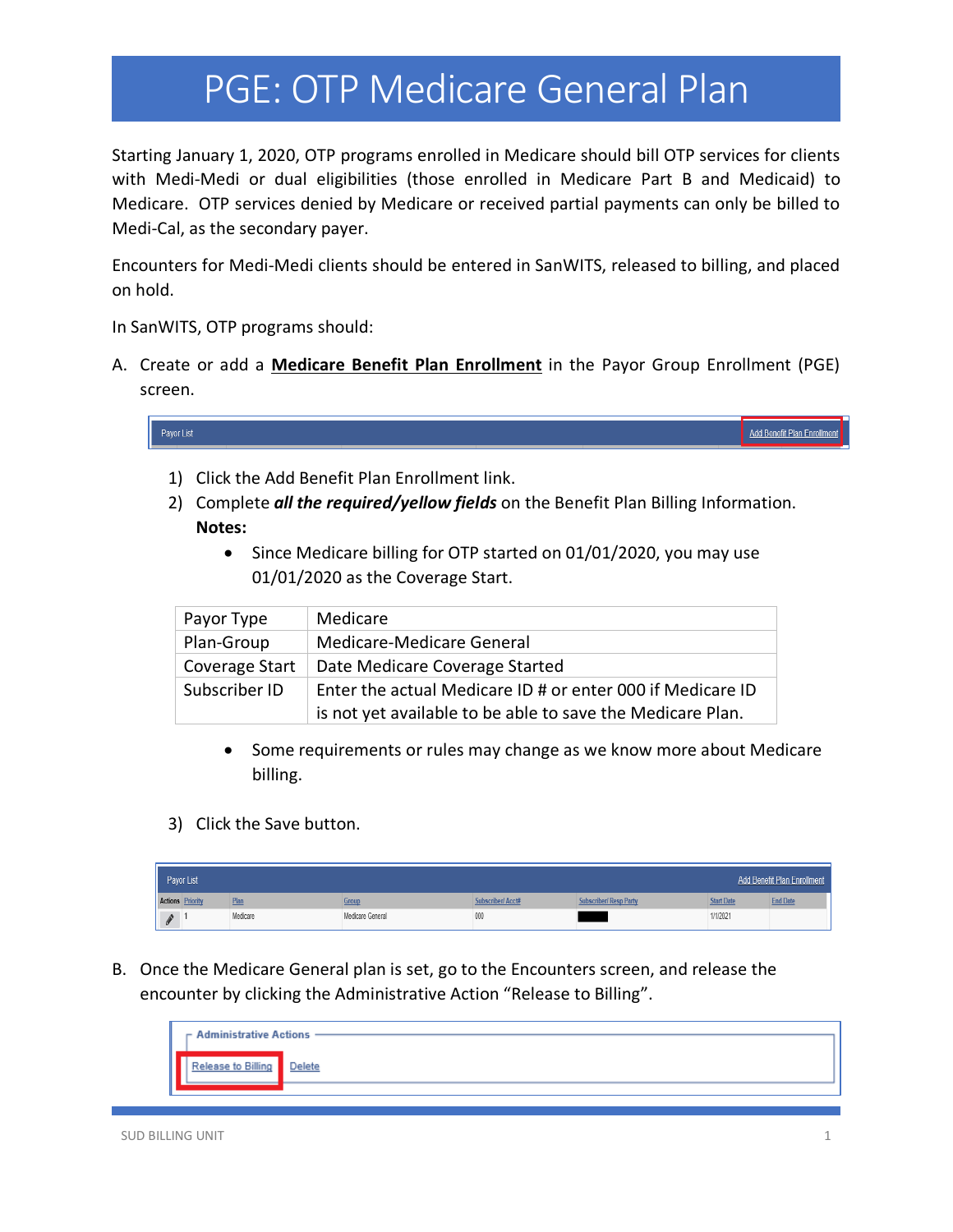C. If you have two or more Benefit Plans in the Payor Group Enrollment screen, make sure to select the **Medicare General** from the Client Group Enrollment drop-down menu when releasing Medi-Medi encounters. Then, click the Finish button.

|                               | The Client Group Enrollment dropdown reflects Client Profile>Payor Group Enrollments effective on the encounter date of service. If the Medi-Cal billable indicator on the encounter is 'no', Medi-Cal enrollment will not be |        | $\times$ |
|-------------------------------|-------------------------------------------------------------------------------------------------------------------------------------------------------------------------------------------------------------------------------|--------|----------|
| Release To Billing            |                                                                                                                                                                                                                               |        |          |
| Client Group<br>Enrollment    |                                                                                                                                                                                                                               |        |          |
| Medicare General [Medicare] 1 | Medi-Cal - Non Perinatal (ODS DMC- Non Peri) 2                                                                                                                                                                                | Cancel |          |

**Note:** Billing Unit does not recommend creating the ODS DMC Plan yet until Medicare Explanation of Benefits (EOB) or denial is obtained by the program and reviewed by the billing team.

- D. Repeat the release to billing action until all Medi-Medi encounters are successfully released.
- E. Go to Billing screen -> Claim Item List and search the claims in the All Awaiting Review status that you need to place on hold.
- F. Complete the fields for the Plan, Service Date and Facility fields to display only the claims you will process, then click Go.

| Home Page                             | <b>Claim Item Search</b>              |                                 |                         |               |  |
|---------------------------------------|---------------------------------------|---------------------------------|-------------------------|---------------|--|
| · Agency                              | Plan                                  |                                 | <b>Group Enrollment</b> | ENC ID        |  |
| Agency List                           | <b>Client First Name</b>              |                                 | <b>Client Last Name</b> | Charge        |  |
| Facility List                         | Subscriber/Resp Party First           |                                 | S/R Party Last Name     | Service       |  |
| <b>DIRECT Setup</b>                   | Name<br>Subscriber/Resp Party Account |                                 | Rendering Staff         | Service Date  |  |
| <b>Staff Members</b>                  | Authorization #                       |                                 |                         |               |  |
| <b>Document Storage Client Search</b> |                                       | Item Status All Awaiting Review | Facility                | Claim Item ID |  |
| Tx Team Groups                        |                                       |                                 |                         |               |  |
| - Billing                             | <b>Adjud Status</b>                   |                                 | FFS Type                |               |  |
| Invoicing                             | Add-On Level                          |                                 |                         |               |  |
| <b>Claim Item List</b>                | Group Session ID                      |                                 |                         | Claim Batch   |  |
| <b>Claim Batch List</b>               | <b>Unique Client Number</b>           |                                 | PCCN                    | ID            |  |
| <b>Encounter List</b>                 | <b>Hold Reason</b>                    |                                 | Reverse Reason          |               |  |
| <b>EOB Transaction List</b>           |                                       |                                 |                         | Go<br>Clear   |  |
| Daymont Liet                          |                                       |                                 |                         |               |  |

- G. On the same screen (bottom section)
	- 1) Check mark the box between the Item # and Client Name headings to bulk select the claim items you will put on hold.
	- 2) Once the claim items are selected, click the claim status **Hold** from the drop menu found on the right side of the screen.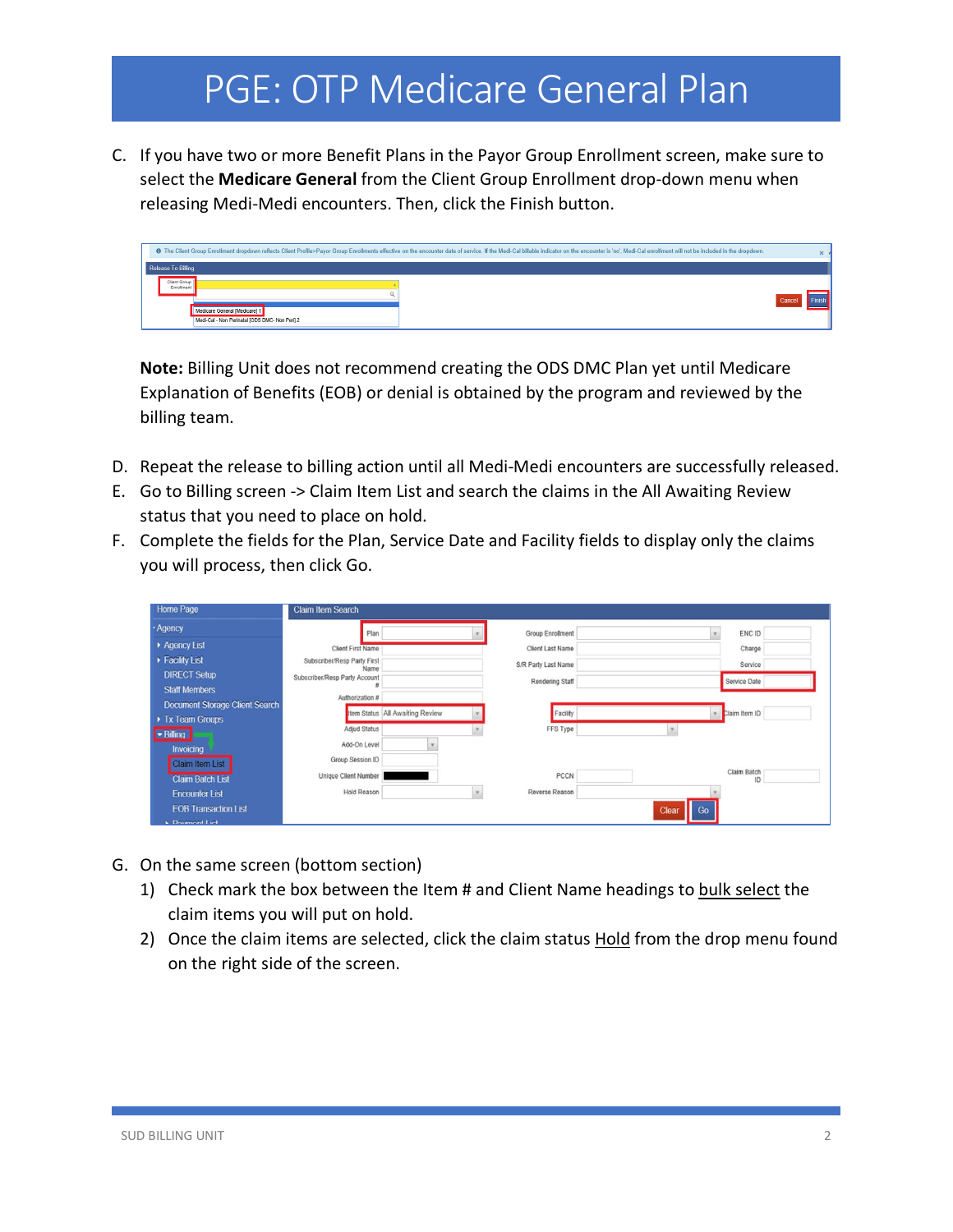3) Click the Update Status command.

|                                                          | <b>HORD REASON</b>                   |                 | <b>Reverse Reason</b> |                     | Clear       | $\overline{\phantom{a}}$ Go |                 |                     |          |                 |               |
|----------------------------------------------------------|--------------------------------------|-----------------|-----------------------|---------------------|-------------|-----------------------------|-----------------|---------------------|----------|-----------------|---------------|
| - Administrative Actions<br><b>Create Agency Batches</b> | <b>Create Facility Batches</b>       |                 |                       |                     |             |                             |                 |                     |          |                 |               |
| Claim Item List (L                                       | art.                                 |                 | Reverse               | <b>Adjust</b>       |             | Reject                      |                 |                     |          | $\circ$         | Update Status |
| Actions Item#                                            | $\overline{v}$<br><b>Client Name</b> | <b>FFS Type</b> | Add-On Level          | <b>Service Date</b> | Service     | <b>Duration</b>             | <b>Status</b>   | <b>Release Date</b> | Charge   |                 | sion ID       |
| 532543<br>$\mathcal{J}$                                  | $\overline{\mathsf{v}}$              | FFS             | None                  | 2/23/2021           | H0004/UA/HG | 70 Min                      | Awaiting Review | 2/23/2021           | \$110.18 | Awaiting Review |               |
| 532544<br>$\begin{array}{c} \end{array}$                 | $\overline{v}$                       | FFS             | None                  | 2/22/2021           | H0005/UA/HG | 45 Min                      | Awaiting Review | 2/23/2021           | \$15.12  | Hold<br>Release |               |

H. The next screen will prompt you to choose a Hold Reason from the drop menu. **Note:** For Medi-Medi claim, select the option **Awaiting Medicare EOB (OTP Client w/Medi-Medi).**



I. Click the Confirm button to finish the hold process.



J. To review or monitor the claims that are on hold, set the Item Status to Hold; you may complete the Service Date and Facility fields, then click Go.